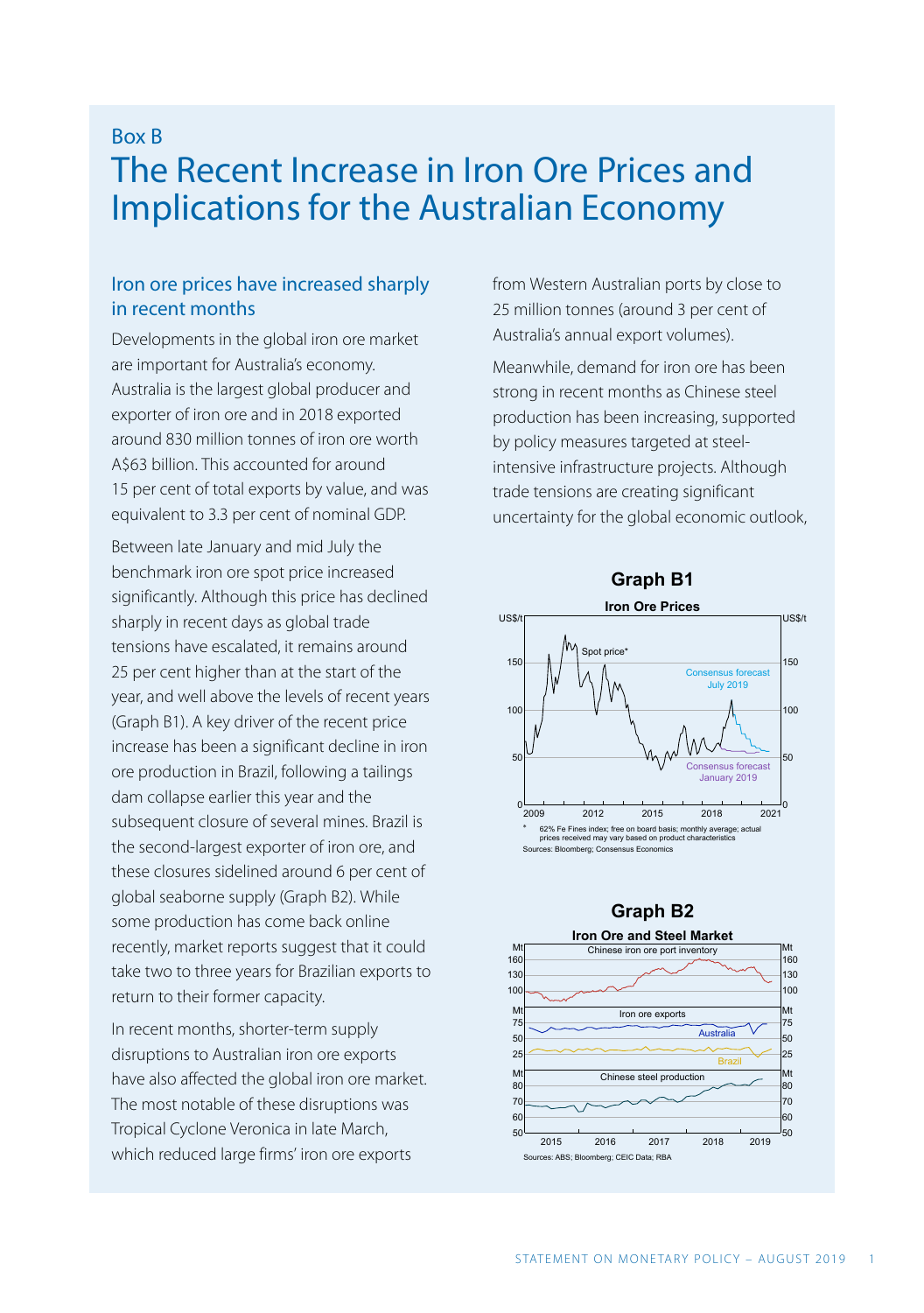Chinese policy measures are expected to continue to support demand for steel in the near term. Iron ore prices are therefore expected to remain elevated over the near term but to decline gradually over coming years as global supply increases and demand, particularly from China, slowly eases.<sup>[1]</sup>

# Higher prices are unlikely to see much lift in export volumes or investment in additional capacity …

The recent strength in iron ore prices is not expected to drive much of a near-term increase in iron ore production in Australia, beyond what was already in train. Australian export volumes have recovered over the past few months as disruptions have been resolved, but production was already near full capacity before the disruptions, so volumes have little scope to increase much further in the near term (Graph B3). Some smaller producers could increase their exports, either through shipping stockpiled lower-grade ore or increasing production rates at existing operations, but available information suggests this might boost annual iron ore export volumes by only around 1 per cent.

Because Brazilian production is expected to continue recovering, market participants expect that prices will ease further (Graph B1). The recent strength in prices is therefore not expected to spur additional investment in expanding production in Australia, given that such projects take several years to plan and build. While there is renewed interest in expansionary projects for very high grade (magnetite) ore, this appears to be driven primarily by expectations of strong future demand for such products rather than a response to the recent strength in prices.

However, iron ore mining firms continue to invest to sustain production levels, as part of their long-term plans.<sup>[2]</sup> Over recent years Australian iron ore capital expenditure has averaged around 0.5 per cent of nominal GDP. Sustaining investment is expected to increase over the next few years as several large replacement iron ore mines are constructed in Western Australia. But the amount of investment expected over coming years is much lower than a decade ago, when iron ore production capacity expanded significantly in response to a large increase in global demand. During that period, investment in other parts of the resource sector also increased strongly, and there were large spillovers to the rest of the economy through employment, wages and nonmining activity more broadly.

### … and the boost to incomes is likely to increase GDP growth only a little

While higher iron ore prices are therefore unlikely to have much *direct* effect on domestic mining sector activity, mining firms' profits could be significantly higher, which will have some *indirect* effects on the broader economy.

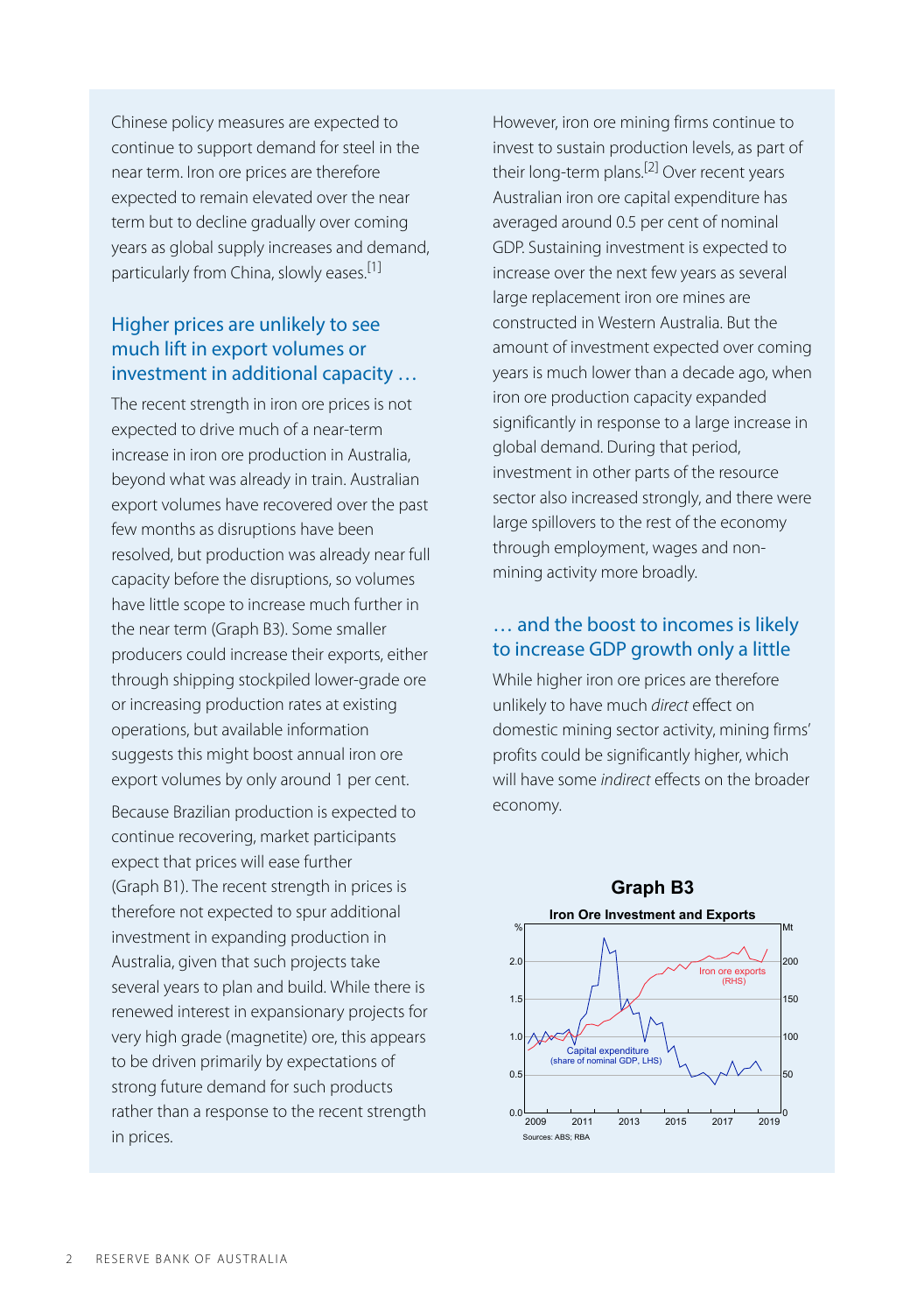In the first instance, recent higher prices will boost state and federal government revenues, through mining royalties and company income tax payments, although these will be received with lags (ranging from a few months to over a year). Iron ore prices have followed a higher path than was expected at the time the 2019/20 state and federal budgets were prepared. The iron ore price was around US\$90 per tonne in May, and the federal budget assumed prices would decline to US\$65 per tonne by March quarter 2020. Since then, the iron ore price reached as high as US\$120 and, despite recent declines, is still around levels prevailing in early May. A period of higherthan-expected prices is likely to mean significantly more revenue being realised than was factored into the budget outlooks.<sup>[3]</sup> Should the public sector spend some of this higher income on consumption or investment, or if it is distributed to and then spent by other sectors in the economy, this will boost GDP growth.

Stronger mining firm profits will also boost household sector incomes via shareholdings. Estimates suggest between a fifth and a quarter of the Australian iron ore mining industry is owned by the Australian household sector (either through direct holdings or via intermediaries such as superannuation funds), with most of the remainder owned by foreign investors.<sup>[4]</sup> Market expectations and guidance from mining firms suggest that much of the increase in profits could be returned to shareholders. The distribution of higher

profits will increase household income, which in turn could be used for household consumption. A lift in household wealth because of higher mining company share prices may further support household consumption.

Higher iron ore prices are therefore likely to increase nominal incomes in the Australian economy for a period. Given the recent strength in prices, and assuming prices gradually decrease in line with the path suggested by market expectations, nominal household disposable income and government revenue combined could be around A\$5–10 billion higher each year on average over the next few years, relative to a scenario where prices had evolved as was expected in early 2019.

Focusing just on this flowthrough of higher prices to the household and public sectors, the effect on the economy could be fairly small.<sup>[5]</sup> The effect would be a little larger if households or the public sector spent more of the extra income or if iron ore prices stayed higher for longer than currently expected, but smaller if the exchange rate appreciated in response to higher commodity prices. However, the ultimate effect on the economy is difficult to predict, given the uncertain outlook for iron ore prices and that, as other episodes of commodity price strength have demonstrated, higher prices and incomes could affect the economy through other channels.  $\mathbf{\ddot{H}}$